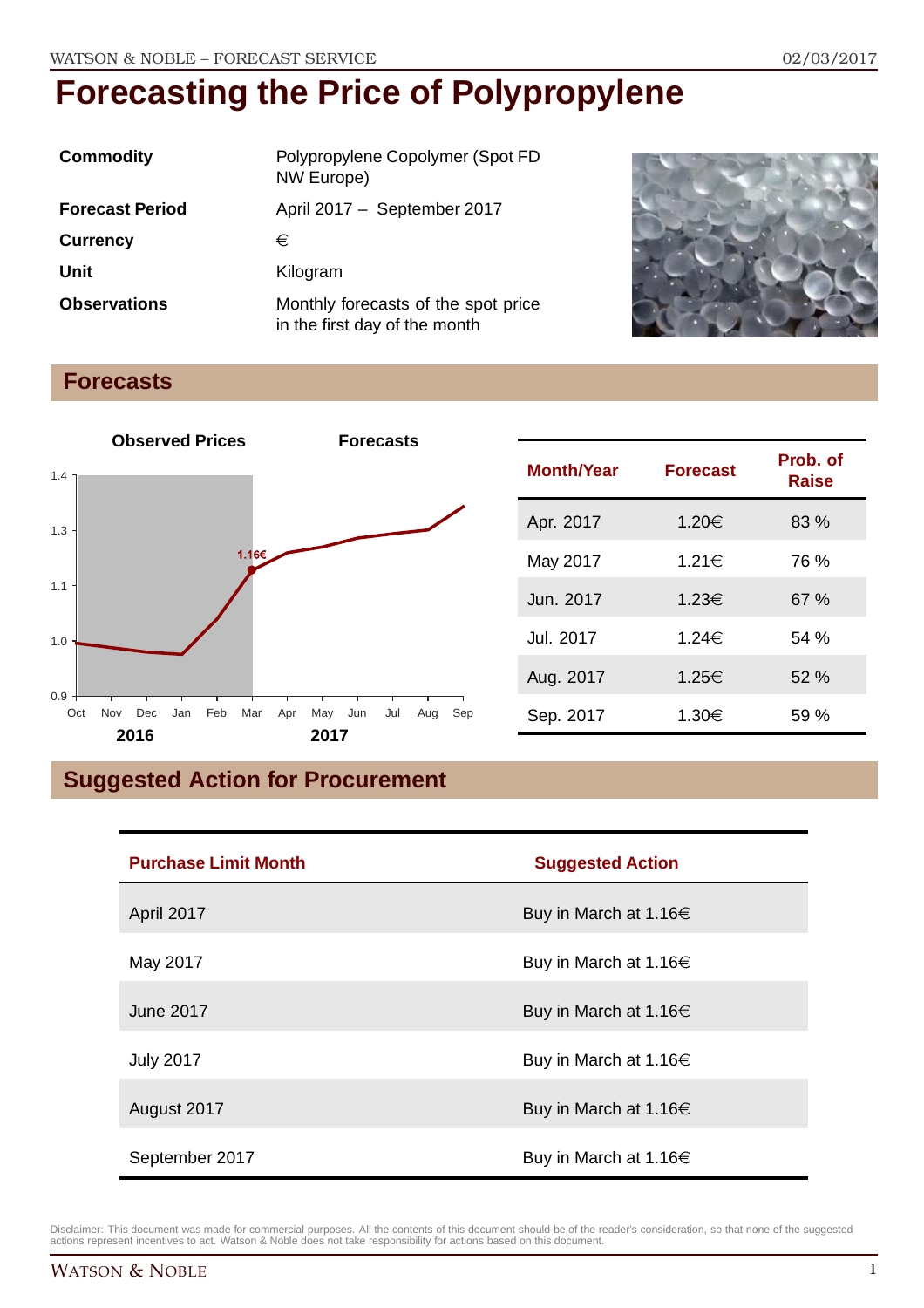### **Impact Analysis: One Month Forecast**



Our algorithm forecasts a higher price of PP-Copolymer in one month: it is expectable that the price increases 3.39% from  $1.16 \in$ to 1.20 $\in$  until the beginning of April.

## **Indices of Factors**



#### **Interpretation**

- Slight decrease of Supply: Positive pressure of the Supply index
- Slight increase of Demand: Positive pressure of the Demand index
- **Considerably positive pressure of the index of PP-Copolymer**
- Positive pressure of the index of variables representing the market upstream
- Slightly negative pressure of the index of variables representing the market downstream
- Slightly positive pressure of the financial index
- **Considerably positive pressure of other commodities and other factors**
- Focus on Mexico, Germany, and Euro

#### **Impact per Country**

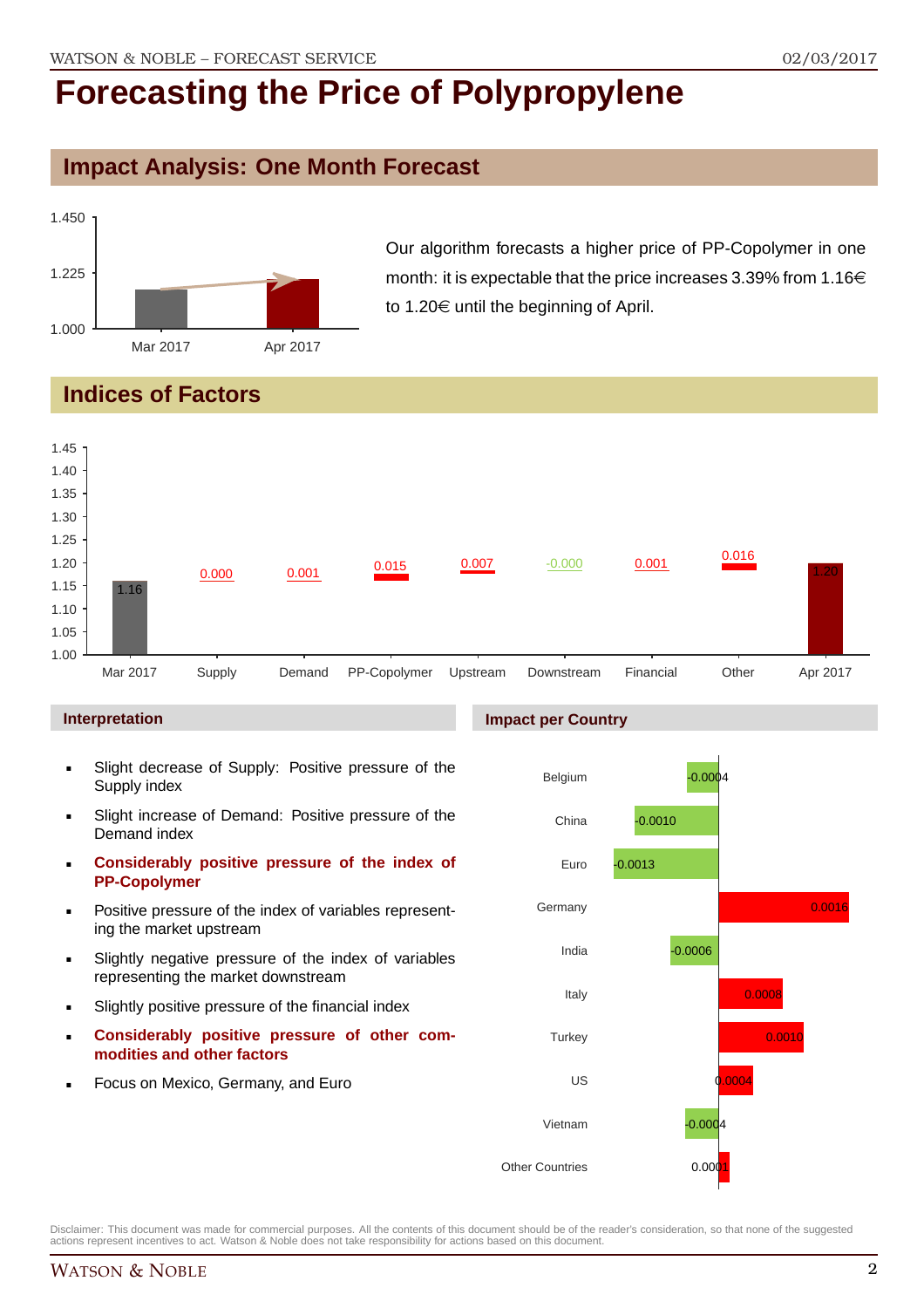## **Impact Analysis: Two Months Forecast**



Our algorithm forecasts a higher price of PP-Copolymer in two months: it is expectable that the price increases 4.52% from 1.16 $\in$  to 1.21 $\in$  until the beginning of May.

## **Indices of Factors**



#### **Interpretation**

- **Decrease of Supply**: Positive pressure of the Supply index
- **Increase of Demand**: Positive pressure of the Demand index
- **Positive pressure of the index of PP-Copolymer**
- Slightly negative pressure of the index of variables representing the market upstream
- **Positive pressure of the index of variables represent**ing the market downstream
- **•** Positive pressure of the financial index
- **Positive pressure of other commodities and other fac**tors
- Focus on Mexico, Singapore, and Euro

#### **Impact per Country**

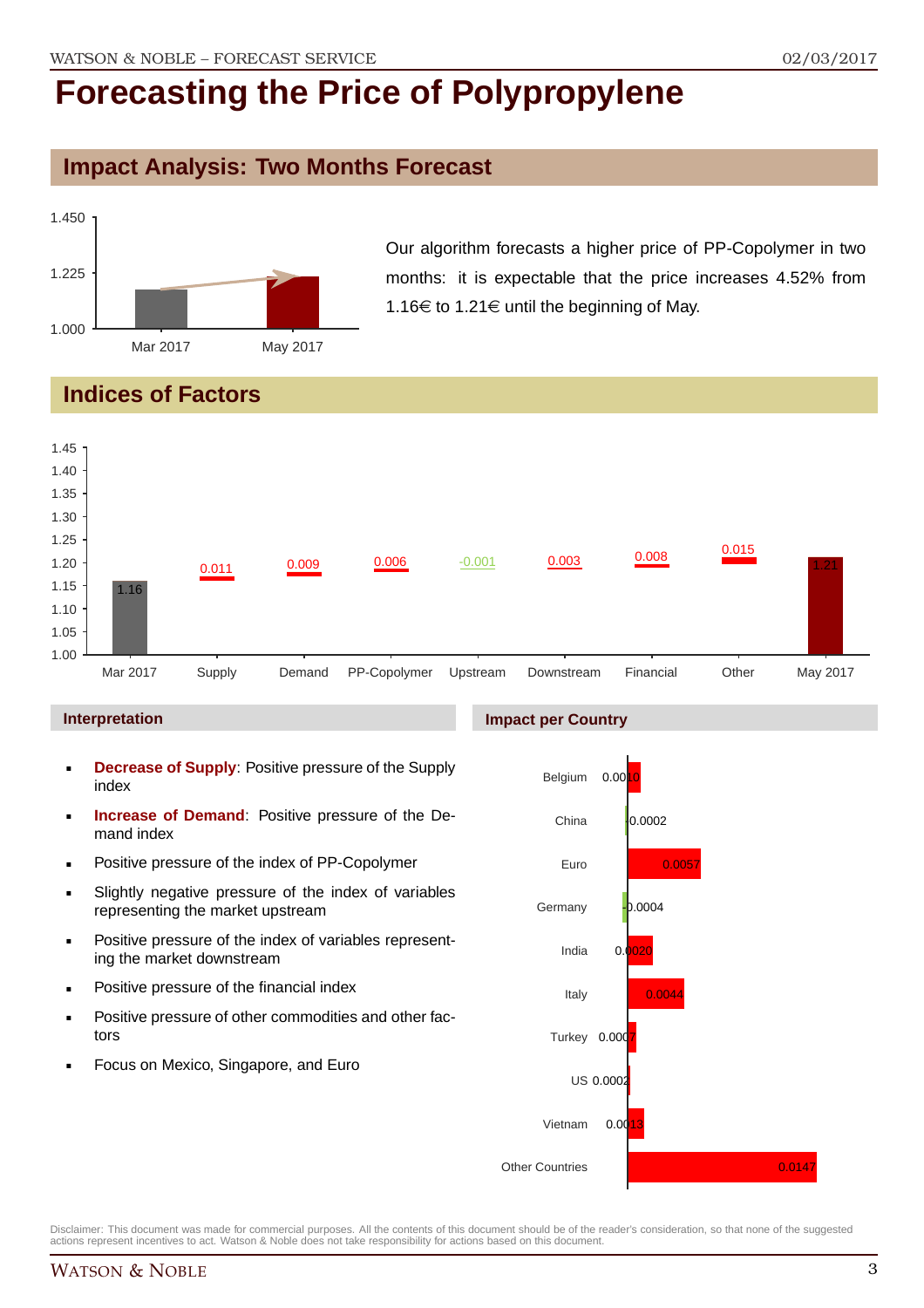## **Impact Analysis: Three Months Forecast**



Our algorithm forecasts a higher price of PP-Copolymer in three months: it is expectable that the price increases 6.25% from 1.16 $\in$  to 1.23 $\in$  until the beginning of June.

## **Indices of Factors**



#### **Interpretation**

- **Decrease of Supply**: Positive pressure of the Supply index
- **Increase of Demand**: Positive pressure of the Demand index
- **Negative pressure of the index of PP-Copolymer**
- **Positive pressure of the index of variables represent**ing the market upstream
- **Positive pressure of the index of variables represent**ing the market downstream
- **•** Positive pressure of the financial index
- **Positive pressure of other commodities and other fac**tors
- Focus on Japan, Euro, and Mexico

#### **Impact per Country**



Disclaimer: This document was made for commercial purposes. All the contents of this document should be of the reader's consideration, so that none of the suggested actions represent incentives to act. Watson & Noble does not take responsibility for actions based on this document.

0.0309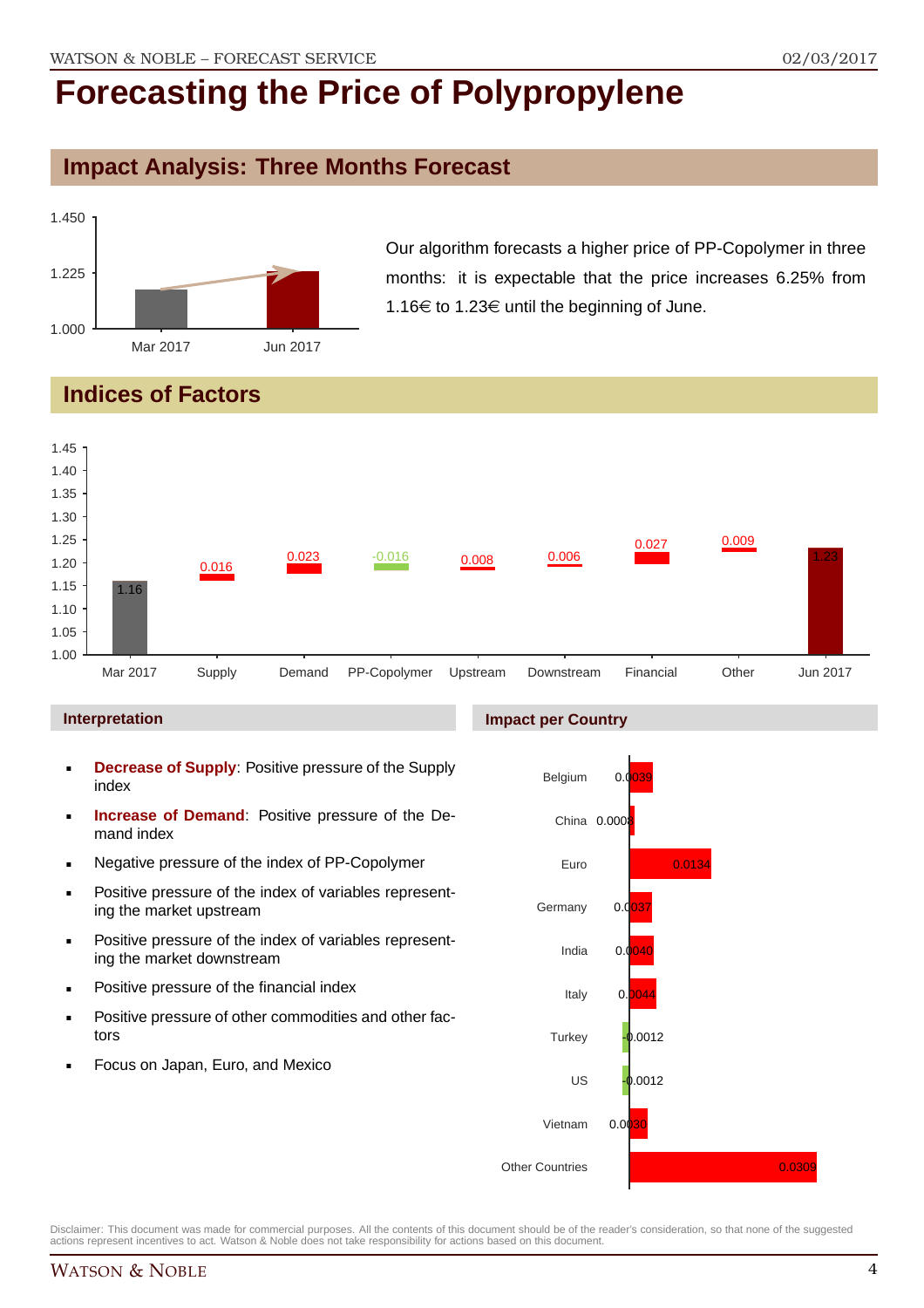### **Impact Analysis: Four Months Forecast**



Our algorithm forecasts a higher price of PP-Copolymer in four months: it is expectable that the price increases 7.10% from 1.16 $\in$  to 1.24 $\in$  until the beginning of July.

## **Indices of Factors**



#### **Interpretation**

- **Decrease of Supply**: Positive pressure of the Supply index
- **Increase of Demand**: Positive pressure of the Demand index
- Negative pressure of the index of PP-Copolymer
- **Positive pressure of the index of variables represent**ing the market upstream
- **Positive pressure of the index of variables represent**ing the market downstream
- **Considerably positive pressure of the financial index**
- Negative pressure of other commodities and other factors
- Focus on Indonesia, France, and Japan

#### **Impact per Country**

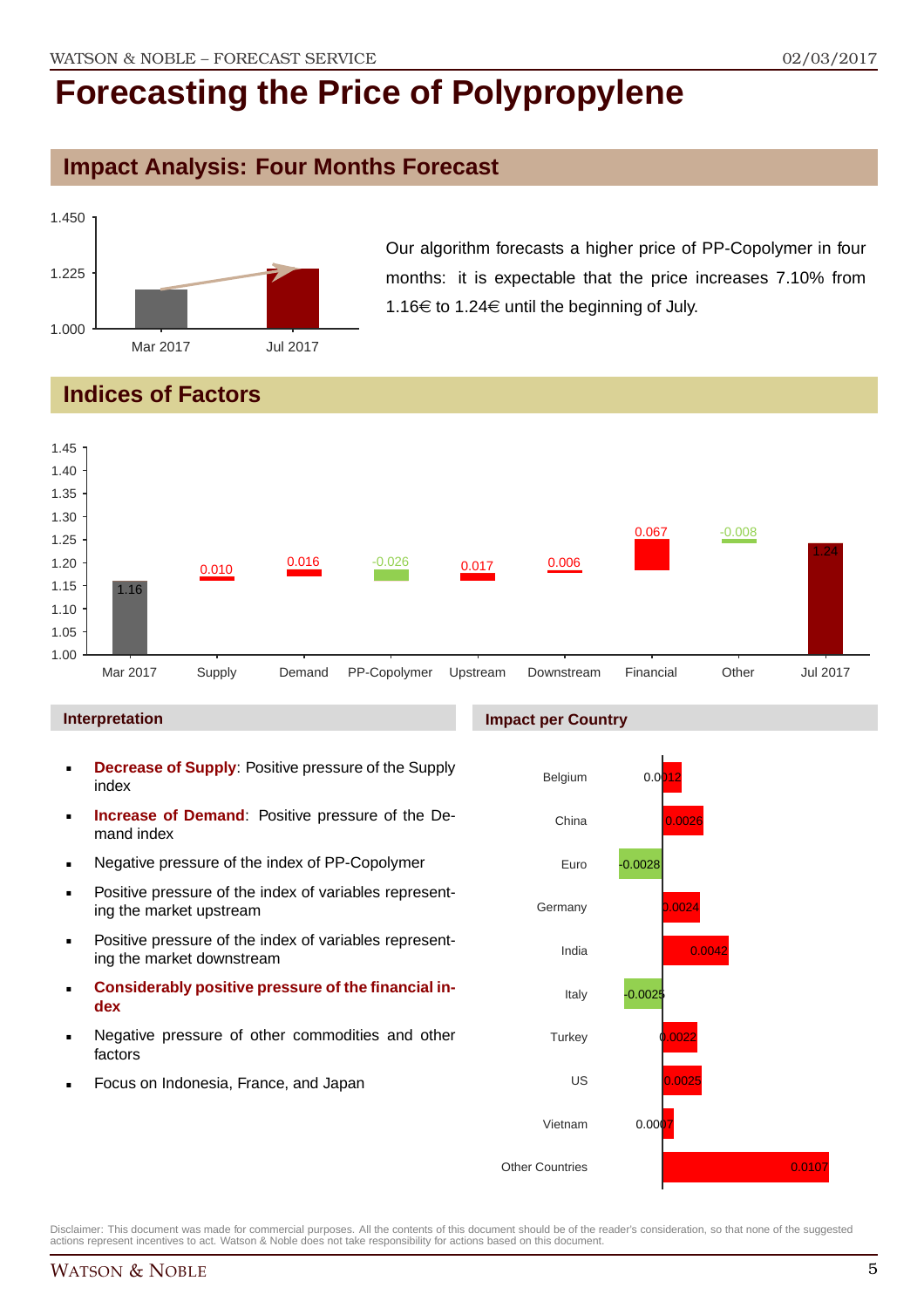### **Impact Analysis: Five Months Forecast**



Our algorithm forecasts a higher price of PP-Copolymer in five months: it is expectable that the price increases 7.83% from 1.16€ to 1.25€ until the beginning of August.

## **Indices of Factors**



#### **Interpretation**

- **Decrease of Supply**: Positive pressure of the Supply index
- **Increase of Demand**: Positive pressure of the Demand index
- Negative pressure of the index of PP-Copolymer
- **Positive pressure of the index of variables represent**ing the market upstream
- Negative pressure of the index of variables representing the market downstream
- **Considerably positive pressure of the financial index**
- Positive pressure of other commodities and other factors
- Focus on Germany, Indonesia, and Italy

#### **Impact per Country**

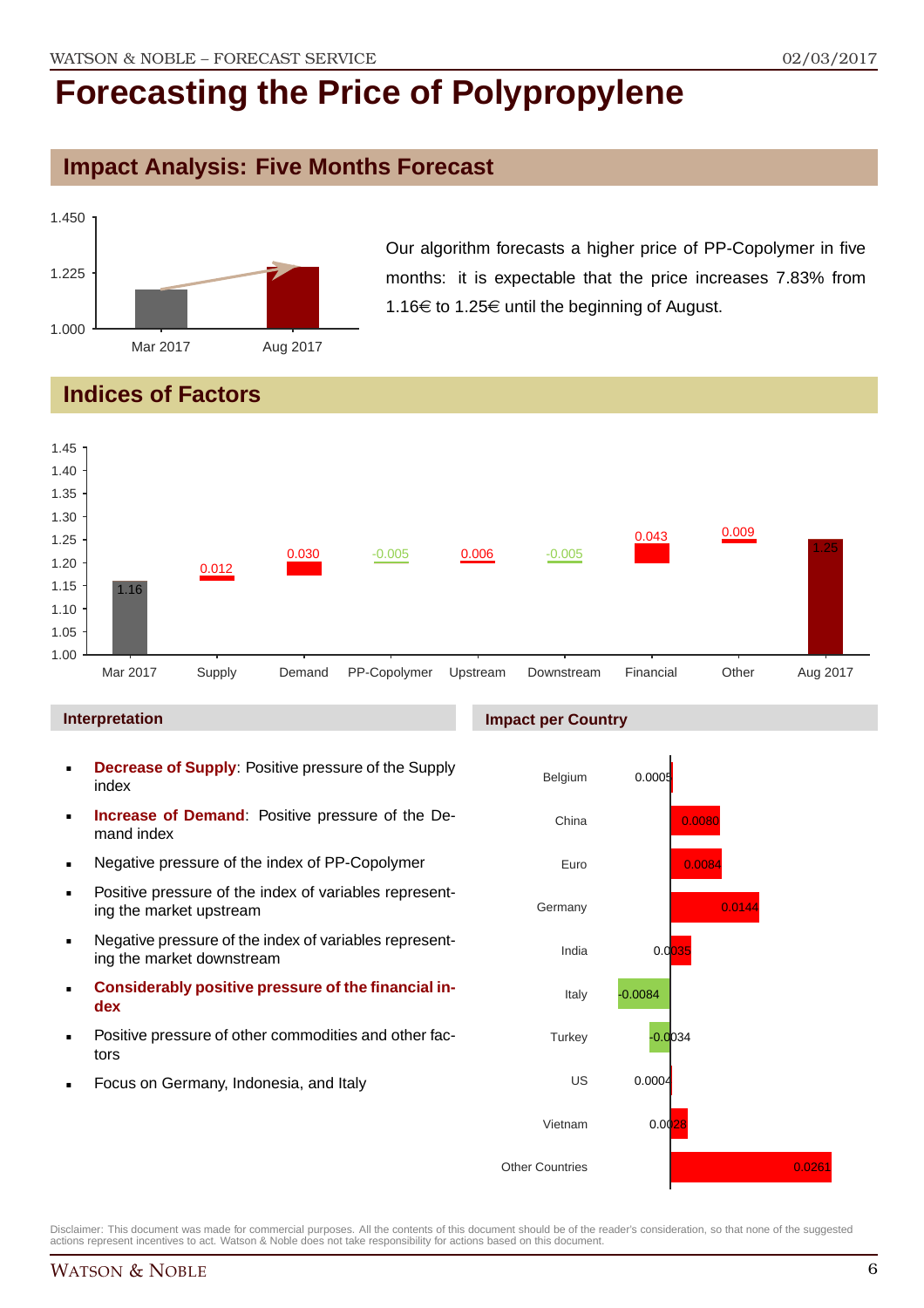### **Impact Analysis: Six Months Forecast**



Our algorithm forecasts a higher price of PP-Copolymer in six months: it is expectable that the price increases 12.36% from 1.16 $\in$  to 1.30 $\in$  until the beginning of September.

## **Indices of Factors**



#### **Interpretation**

- **Decrease of Supply**: Positive pressure of the Supply index
- **Increase of Demand**: Positive pressure of the Demand index
- Negative pressure of the index of PP-Copolymer
- **Considerably positive pressure of the index of variables representing the market upstream**
- **Positive pressure of the index of variables represent**ing the market downstream
- **Considerably positive pressure of the financial index**
- Slightly negative pressure of other commodities and other factors
- Focus on China, France, and Italy

#### **Impact per Country**



Disclaimer: This document was made for commercial purposes. All the contents of this document should be of the reader's consideration, so that none of the suggested actions represent incentives to act. Watson & Noble does not take responsibility for actions based on this document.

0.0385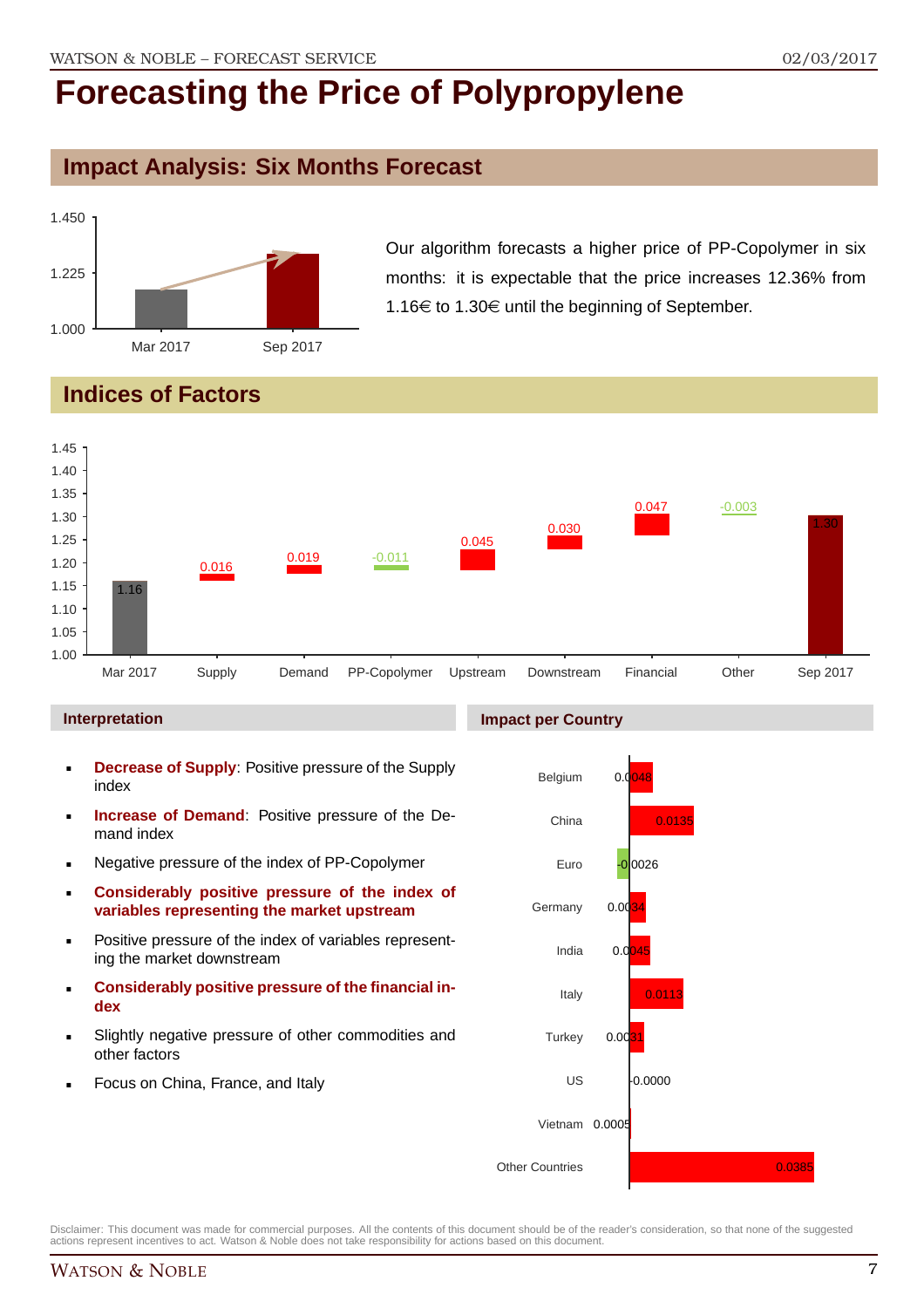## **APPENDIX – Technical Explanation of the Impact Analysis**

In this appendix, we explain the impact analysis of the factors that most contribute for our forecasts.

This Impact Analysis is conducted individually for **each time horizon**, allowing for a distinction between the indices of variables that contribute for our forecasts at short and medium run.

For each time horizon, our analysis has **two components**: first, we present the impact of variables grouped by **indices of factors**; second we present the impact of variables grouped by **indices of countries**.

### **Indices of Factors**

**Indices of factors** are indices of the weighted contributions of the variables grouped in those factors.

**Supply Index**: composed of macroeconomic variables of the producing and exporting countries. It includes variables such as production, exchange rates, inflation, monetary policy, and wages. For example, an increase in wages implies higher production costs which should (in linear, general, and ceteris paribus terms) generate an incentive to increase prices;

**Demand index**: composed of macroeconomic variables of the consuming and importing countries. It includes variables such as production, exchange rates, inflation, monetary policy, and wages. For example, a decrease in a consumer confidence index should (in linear, general, and ceteris paribus terms) increase savings and decrease demand, leading to lower prices;

**Polypropylene Index**: composed of variables related to Polypropylene. It includes variables such as the price of Polypropylene in different regions of the world and exports, imports, and producer prices of Polypropylene in some countries. For example, an increase in the price of Polypropylene in other region may imply an increase in the price of Polypropylene in Europe due to arbitrage movements;

**Upstream index**: composed of variables related to Propylene, Oil, Natural Gas and Naphtha. It includes variables such as the price and exports, imports, and producer prices of the inputs in some countries. For example, an increase in the price of Propylene should (in linear, general, and ceteris paribus terms) generate an increase in the price of Polypropylene;